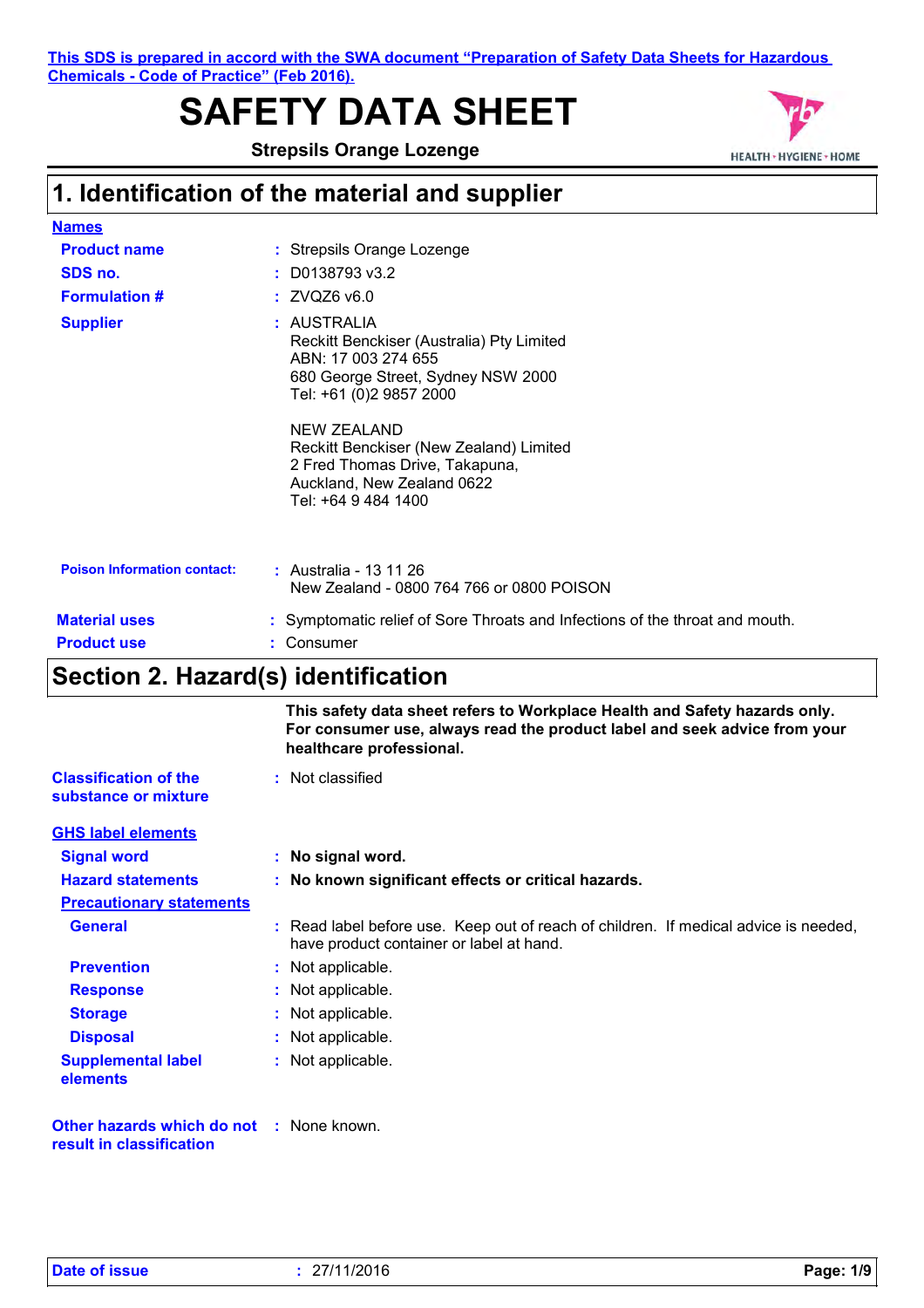## **Section 3. Composition and ingredient information**

### **Substance/mixture :**

Mixture Contains: Lozenges containing small amounts of antiseptic ingredients (Amylmetacresol 0.6mg / lozenge and 2,4-Dichlorobenzyl alcohol 1.2mg / lozenge) and Vitamin C (as Ascorbic Acid and Sodium Ascorbate: total 100mg /lozenge), flavouring, colour and weak acid in a Sucrose / Glucose Syrup lozenge base.

| <b>Ingredient name</b> | $\%$ (w/w) | <b>CAS number</b> |
|------------------------|------------|-------------------|
| <b>Sucrose</b>         | 275 - ≤90  | $57 - 50 - 1$     |

 **Other Non-hazardous ingredients to 100%**

**Occupational exposure limits, if available, are listed in Section 8.**

### **Section 4. First aid measures**

### **Description of necessary first aid measures**

| <b>Eye contact</b>  | : Immediately flush eyes with plenty of water, occasionally lifting the upper and lower<br>eyelids. Check for and remove any contact lenses. Get medical attention if irritation<br>occurs.                                                                                                                                                               |
|---------------------|-----------------------------------------------------------------------------------------------------------------------------------------------------------------------------------------------------------------------------------------------------------------------------------------------------------------------------------------------------------|
| <b>Inhalation</b>   | : Remove victim to fresh air and keep at rest in a position comfortable for breathing.<br>Get medical attention if symptoms occur.                                                                                                                                                                                                                        |
| <b>Skin contact</b> | : Flush contaminated skin with plenty of water. Remove contaminated clothing and<br>shoes. Get medical attention if symptoms occur.                                                                                                                                                                                                                       |
| <b>Ingestion</b>    | : Wash out mouth with water. Remove victim to fresh air and keep at rest in a<br>position comfortable for breathing. If material has been swallowed and the exposed<br>person is conscious, give small quantities of water to drink. Do not induce vomiting<br>unless directed to do so by medical personnel. Get medical attention if symptoms<br>occur. |

### **Most important symptoms/effects, acute and delayed**

| <b>Potential acute health effects</b> |                                                                                                                                |
|---------------------------------------|--------------------------------------------------------------------------------------------------------------------------------|
| <b>Eye contact</b>                    | : No known significant effects or critical hazards.                                                                            |
| <b>Inhalation</b>                     | : No known significant effects or critical hazards.                                                                            |
| <b>Skin contact</b>                   | : No known significant effects or critical hazards.                                                                            |
| <b>Ingestion</b>                      | : No known significant effects or critical hazards.                                                                            |
| <b>Over-exposure signs/symptoms</b>   |                                                                                                                                |
| <b>Eye contact</b>                    | : No specific data.                                                                                                            |
| <b>Inhalation</b>                     | : No specific data.                                                                                                            |
| <b>Skin contact</b>                   | : No specific data.                                                                                                            |
| <b>Ingestion</b>                      | : No specific data.                                                                                                            |
|                                       | Indication of immediate medical attention and special treatment needed, if necessary                                           |
| <b>Notes to physician</b>             | : Treat symptomatically. Contact poison treatment specialist immediately if large<br>quantities have been ingested or inhaled. |
| <b>Specific treatments</b>            | : No specific treatment.                                                                                                       |

**Protection of first-aiders** : No action shall be taken involving any personal risk or without suitable training.

### **See toxicological information (Section 11)**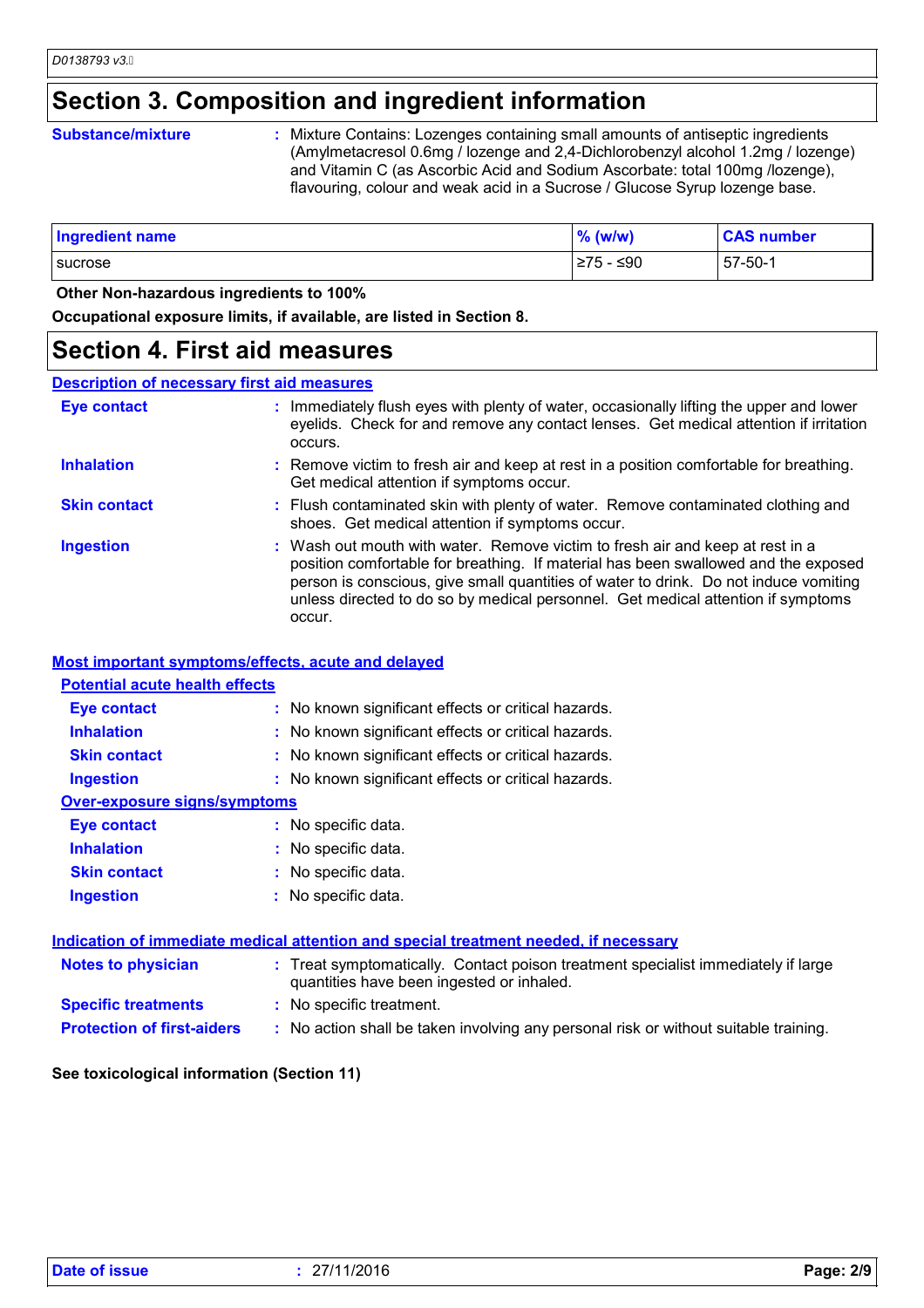## **Section 5. Firefighting measures**

| <b>Extinguishing media</b>                               |                                                                                                                                                                                                     |
|----------------------------------------------------------|-----------------------------------------------------------------------------------------------------------------------------------------------------------------------------------------------------|
| <b>Suitable extinguishing</b><br>media                   | : Use an extinguishing agent suitable for the surrounding fire.                                                                                                                                     |
| <b>Unsuitable extinguishing</b><br>media                 | : None known.                                                                                                                                                                                       |
| <b>Specific hazards arising</b><br>from the chemical     | : No specific fire or explosion hazard.                                                                                                                                                             |
| <b>Hazardous thermal</b><br>decomposition products       | : Decomposition products may include the following materials:<br>carbon dioxide<br>carbon monoxide<br>metal oxide/oxides                                                                            |
| <b>Special protective actions</b><br>for fire-fighters   | : Promptly isolate the scene by removing all persons from the vicinity of the incident if<br>there is a fire. No action shall be taken involving any personal risk or without<br>suitable training. |
| <b>Special protective</b><br>equipment for fire-fighters | : Fire-fighters should wear appropriate protective equipment and self-contained<br>breathing apparatus (SCBA) with a full face-piece operated in positive pressure<br>mode.                         |

## **Section 6. Accidental release measures**

|                                                             | <b>Personal precautions, protective equipment and emergency procedures</b>                                                                                                                                                                                                                                                                           |
|-------------------------------------------------------------|------------------------------------------------------------------------------------------------------------------------------------------------------------------------------------------------------------------------------------------------------------------------------------------------------------------------------------------------------|
| For non-emergency<br>personnel                              | : No action shall be taken involving any personal risk or without suitable training.<br>Evacuate surrounding areas. Keep unnecessary and unprotected personnel from<br>entering. Do not touch or walk through spilt material. Put on appropriate personal<br>protective equipment.                                                                   |
|                                                             | For emergency responders : If specialised clothing is required to deal with the spillage, take note of any<br>information in Section 8 on suitable and unsuitable materials. See also the<br>information in "For non-emergency personnel".                                                                                                           |
| <b>Environmental precautions</b>                            | : Avoid dispersal of spilt material and runoff and contact with soil, waterways, drains<br>and sewers. Inform the relevant authorities if the product has caused environmental<br>pollution (sewers, waterways, soil or air).                                                                                                                        |
| <b>Methods and material for containment and cleaning up</b> |                                                                                                                                                                                                                                                                                                                                                      |
| <b>Small spill</b>                                          | : Move containers from spill area. Vacuum or sweep up material and place in a<br>designated, labelled waste container. Dispose of via a licensed waste disposal<br>contractor.                                                                                                                                                                       |
| <b>Large spill</b>                                          | : Move containers from spill area. Prevent entry into sewers, water courses,<br>basements or confined areas. Vacuum or sweep up material and place in a<br>designated, labelled waste container. Dispose of via a licensed waste disposal<br>contractor. Note: see Section 1 for emergency contact information and Section 13<br>for waste disposal. |

**See Section 1 for emergency contact information.**

**See Section 8 for information on appropriate personal protective equipment.**

**See Section 13 for additional waste treatment information.**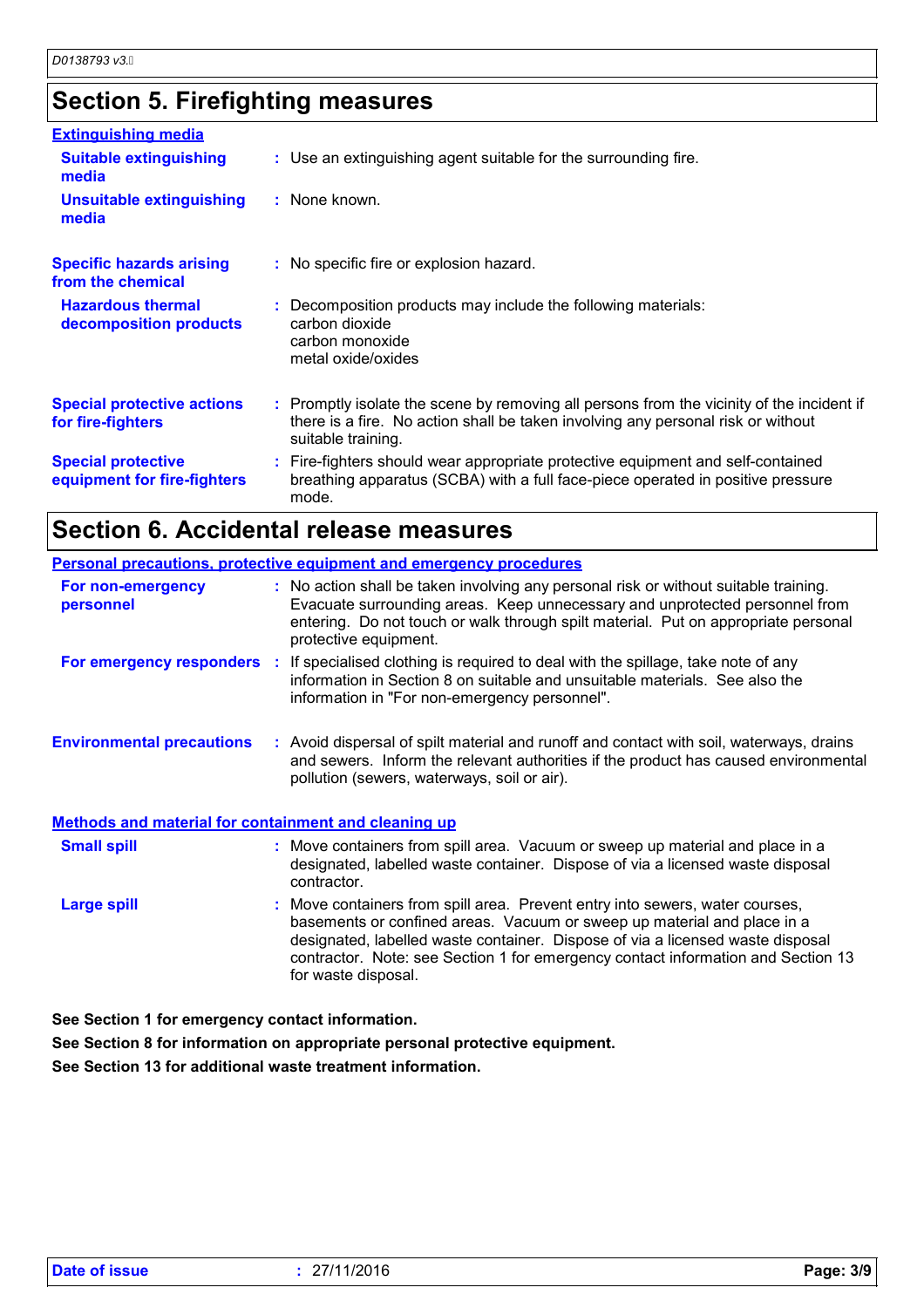## **Section 7. Handling and storage**

| <b>Precautions for safe handling</b>                                      |                                                                                                                                                                                                                                                                                                                                                                                                                                                                                                                                                                            |
|---------------------------------------------------------------------------|----------------------------------------------------------------------------------------------------------------------------------------------------------------------------------------------------------------------------------------------------------------------------------------------------------------------------------------------------------------------------------------------------------------------------------------------------------------------------------------------------------------------------------------------------------------------------|
| <b>Protective measures</b>                                                | : Put on appropriate personal protective equipment (see Section 8).                                                                                                                                                                                                                                                                                                                                                                                                                                                                                                        |
| <b>Advice on general</b><br>occupational hygiene                          | : Eating, drinking and smoking should be prohibited in areas where this material is<br>handled, stored and processed. Workers should wash hands and face before<br>eating, drinking and smoking. Remove contaminated clothing and protective<br>equipment before entering eating areas. See also Section 8 for additional<br>information on hygiene measures.                                                                                                                                                                                                              |
| <b>Conditions for safe storage,</b><br>including any<br>incompatibilities | Do not store above the following temperature: 25°C (77°F). Store in accordance<br>with local regulations. Store in original container protected from direct sunlight in a<br>dry, cool and well-ventilated area, away from incompatible materials (see Section 10)<br>and food and drink. Keep container tightly closed and sealed until ready for use.<br>Containers that have been opened must be carefully resealed and kept upright to<br>prevent leakage. Do not store in unlabelled containers. Use appropriate<br>containment to avoid environmental contamination. |
|                                                                           | The following requirements are in place for shipping and distribution (they may be<br>different to those on the pack which provide guidance for long term storage by the<br>consumer):<br>Protect from direct sunlight<br>Long term average storage temperature should not exceed 25oC. The following<br>excursions are permitted:<br>60oC - Not permitted<br>50oC - Not permitted<br>40oC - Not more than 4 weeks<br>The excursions are not cumulative                                                                                                                    |
|                                                                           | Lozenges will adhere to the blister pack if stored for longer than 4 weeks at 40°C                                                                                                                                                                                                                                                                                                                                                                                                                                                                                         |
|                                                                           | This product has no low temperature control requirements.                                                                                                                                                                                                                                                                                                                                                                                                                                                                                                                  |
| Do not store above the<br>following temperature                           | : 25 °C                                                                                                                                                                                                                                                                                                                                                                                                                                                                                                                                                                    |

## **Section 8. Exposure controls and personal protection**

### **Control parameters**

### **Australia**

### **Occupational exposure limits**

| <b>Ingredient name</b> | <b>Exposure limits</b>                                                                |
|------------------------|---------------------------------------------------------------------------------------|
| <b>I</b> sucrose       | <b>Safe Work Australia (Australia, 1/2014).</b><br>TWA: 10 mg/m <sup>3</sup> 8 hours. |

### **New Zealand**

| Ingredient name | <b>Exposure limits</b>                                                                                                                                                  |
|-----------------|-------------------------------------------------------------------------------------------------------------------------------------------------------------------------|
| sucrose         | NZ OSH (New Zealand, 2/2013).<br>WES-TWA: 10 mg/m <sup>3</sup> 8 hours. Form: The value for<br>inhalable dust containing no asbestos and less than 1%<br>l free silica. |

| <b>Appropriate engineering</b><br><b>controls</b> | contaminants. | : Good general ventilation should be sufficient to control worker exposure to airborne                                                                                                                                                                                                                                          |
|---------------------------------------------------|---------------|---------------------------------------------------------------------------------------------------------------------------------------------------------------------------------------------------------------------------------------------------------------------------------------------------------------------------------|
| <b>Environmental exposure</b><br><b>controls</b>  |               | : Emissions from ventilation or work process equipment should be checked to ensure<br>they comply with the requirements of environmental protection legislation. In some<br>cases, fume scrubbers, filters or engineering modifications to the process<br>equipment will be necessary to reduce emissions to acceptable levels. |

**Individual protection measures**

| <b>Date of issue</b><br>27/11/2016<br>Page: 4/9 |
|-------------------------------------------------|
|-------------------------------------------------|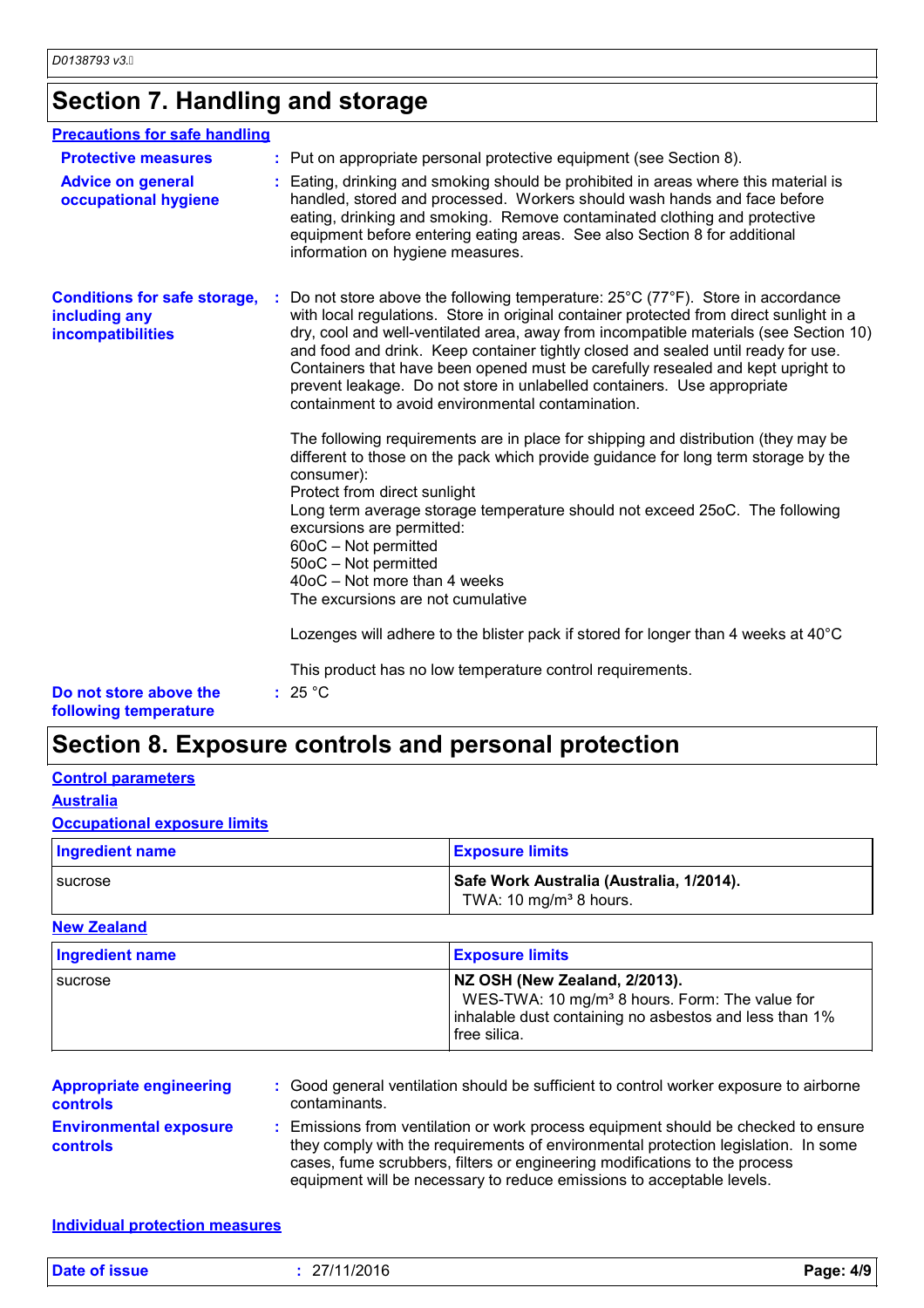## **Section 8. Exposure controls and personal protection**

| <b>Hygiene measures</b>       | Wash hands, forearms and face thoroughly after handling chemical products, before<br>eating, smoking and using the lavatory and at the end of the working period.<br>Appropriate techniques should be used to remove potentially contaminated clothing.<br>Wash contaminated clothing before reusing. Ensure that eyewash stations and<br>safety showers are close to the workstation location. |  |  |
|-------------------------------|-------------------------------------------------------------------------------------------------------------------------------------------------------------------------------------------------------------------------------------------------------------------------------------------------------------------------------------------------------------------------------------------------|--|--|
| <b>Eye/face protection</b>    | Safety eyewear complying with an approved standard should be used when a risk<br>assessment indicates this is necessary to avoid exposure to liquid splashes, mists,<br>gases or dusts. If contact is possible, the following protection should be worn,<br>unless the assessment indicates a higher degree of protection: safety glasses with<br>side-shields.                                 |  |  |
| <b>Skin protection</b>        |                                                                                                                                                                                                                                                                                                                                                                                                 |  |  |
| <b>Hand protection</b>        | : Chemical-resistant, impervious gloves complying with an approved standard should<br>be worn at all times when handling chemical products if a risk assessment indicates<br>this is necessary.                                                                                                                                                                                                 |  |  |
| <b>Body protection</b>        | : Personal protective equipment for the body should be selected based on the task<br>being performed and the risks involved and should be approved by a specialist<br>before handling this product.                                                                                                                                                                                             |  |  |
| <b>Other skin protection</b>  | Appropriate footwear and any additional skin protection measures should be<br>selected based on the task being performed and the risks involved and should be<br>approved by a specialist before handling this product.                                                                                                                                                                         |  |  |
| <b>Respiratory protection</b> | Based on the hazard and potential for exposure, select a respirator that meets the<br>appropriate standard or certification. Respirators must be used according to a<br>respiratory protection program to ensure proper fitting, training, and other important<br>aspects of use.                                                                                                               |  |  |

## **Section 9. Physical and chemical properties**

### **Appearance**

| <b>Physical state</b>                             | Solid.                                                                  |
|---------------------------------------------------|-------------------------------------------------------------------------|
| <b>Colour</b>                                     | Orange.                                                                 |
| <b>Odour</b>                                      | <b>Distinctive</b>                                                      |
| <b>Odour threshold</b>                            | $:$ Not available.                                                      |
| pH                                                | Not available.                                                          |
| <b>Melting point</b>                              | : Not available.                                                        |
| <b>Boiling point</b>                              | : Not available.                                                        |
| <b>Flash point</b>                                | Not available.                                                          |
| <b>Evaporation rate</b>                           | Not available.                                                          |
| <b>Flammability (solid, gas)</b>                  | : Not available.                                                        |
| Lower and upper explosive<br>(flammable) limits   | : Not available.                                                        |
| <b>Vapour pressure</b>                            | : Not available.                                                        |
| <b>Vapour density</b>                             | : Not available.                                                        |
| <b>Relative density</b>                           | Not available.                                                          |
| <b>Solubility</b>                                 | Partially soluble in the following materials: cold water and hot water. |
| <b>Solubility in water</b>                        | : Not available.                                                        |
| <b>Partition coefficient: n-</b><br>octanol/water | : Not available.                                                        |
| <b>Auto-ignition temperature</b>                  | : Not available.                                                        |
| <b>Decomposition temperature</b>                  | $:$ Not available.                                                      |
| <b>Viscosity</b>                                  | : Not available.                                                        |
| Flow time (ISO 2431)                              | : Not available.                                                        |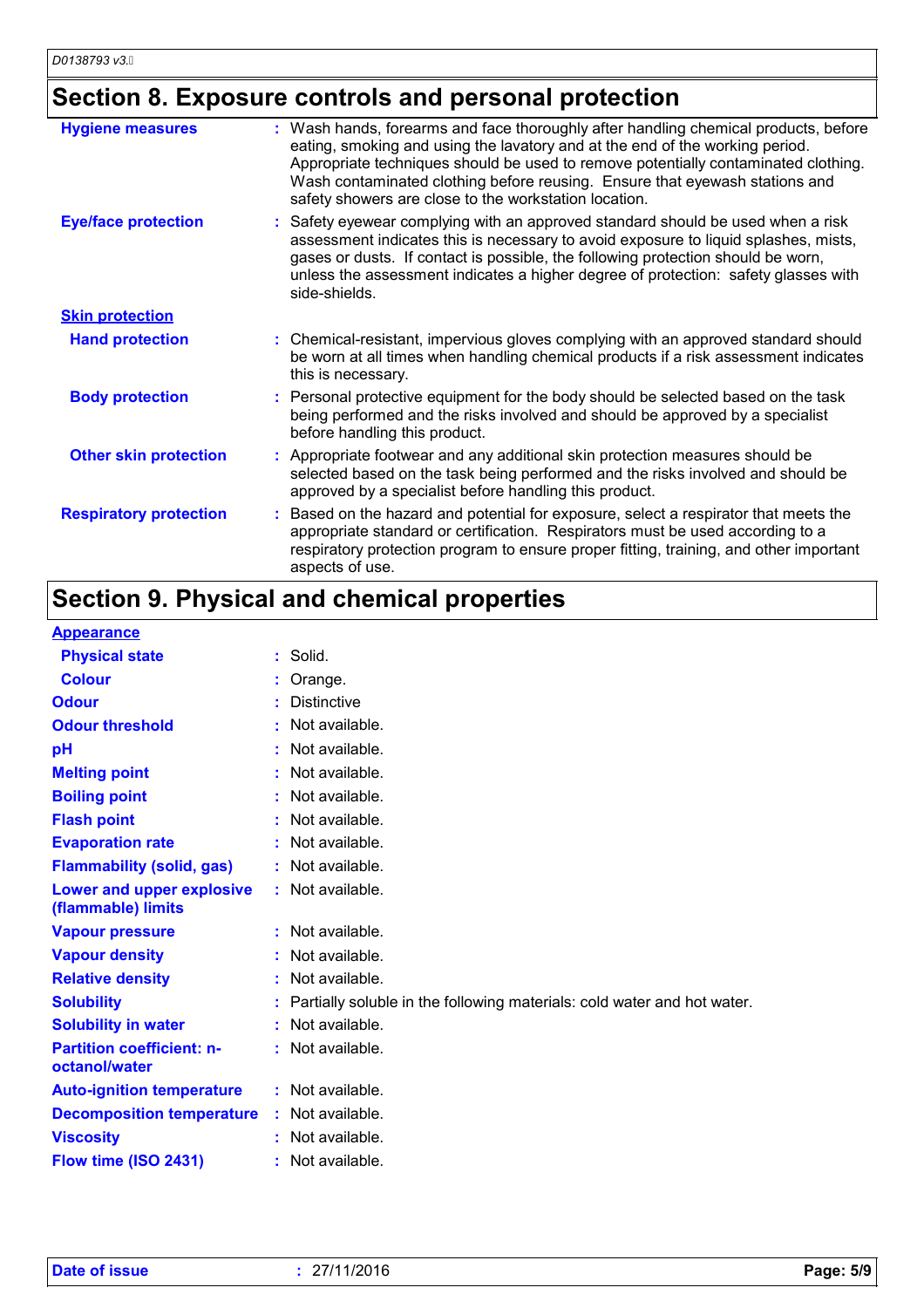## **Section 10. Stability and reactivity**

| <b>Reactivity</b>                            | : No specific test data related to reactivity available for this product or its ingredients.              |
|----------------------------------------------|-----------------------------------------------------------------------------------------------------------|
| <b>Chemical stability</b>                    | : The product is stable.                                                                                  |
| <b>Possibility of hazardous</b><br>reactions | : Under normal conditions of storage and use, hazardous reactions will not occur.                         |
| <b>Conditions to avoid</b>                   | : No specific data.                                                                                       |
| <b>Incompatible materials</b>                | : No specific data.                                                                                       |
| <b>Hazardous decomposition</b><br>products   | : Under normal conditions of storage and use, hazardous decomposition products<br>should not be produced. |

## **Section 11. Toxicological information**

### **Information on toxicological effects**

| <b>Product/ingredient name</b>                                                                                          | <b>Result</b>                                                                                                                                                                                                  | <b>Species</b> | <b>Dose</b> | <b>Exposure</b> |  |
|-------------------------------------------------------------------------------------------------------------------------|----------------------------------------------------------------------------------------------------------------------------------------------------------------------------------------------------------------|----------------|-------------|-----------------|--|
| sucrose                                                                                                                 | LD50 Oral                                                                                                                                                                                                      | Rat            | 29700 mg/kg |                 |  |
| <b>Conclusion/Summary</b><br><b>Irritation/Corrosion</b><br>Not available.                                              | : Based on available data, the classification criteria are not met.                                                                                                                                            |                |             |                 |  |
| <b>Conclusion/Summary</b><br><b>Skin</b><br><b>Eyes</b><br><b>Respiratory</b><br><b>Sensitisation</b><br>Not available. | : Based on available data, the classification criteria are not met.<br>Information is based on toxicity test result of a similar product.<br>Based on available data, the classification criteria are not met. |                |             |                 |  |
| <b>Conclusion/Summary</b><br><b>Skin</b><br><b>Respiratory</b><br><b>Mutagenicity</b><br>Not available.                 | : Based on available data, the classification criteria are not met.<br>: Based on available data, the classification criteria are not met.                                                                     |                |             |                 |  |
| <b>Conclusion/Summary</b><br><b>Carcinogenicity</b><br>Not available.                                                   | : Based on available data, the classification criteria are not met.                                                                                                                                            |                |             |                 |  |
| <b>Conclusion/Summary</b><br><b>Reproductive toxicity</b><br>Not available.                                             | : Based on available data, the classification criteria are not met.                                                                                                                                            |                |             |                 |  |
| <b>Conclusion/Summary</b><br><b>Teratogenicity</b><br>Not available.                                                    | : Based on available data, the classification criteria are not met.                                                                                                                                            |                |             |                 |  |
| <b>Conclusion/Summary</b><br><b>Specific target organ toxicity (single exposure)</b><br>Not available.                  | : Based on available data, the classification criteria are not met.                                                                                                                                            |                |             |                 |  |
| <b>Specific target organ toxicity (repeated exposure)</b>                                                               |                                                                                                                                                                                                                |                |             |                 |  |
| <b>Date of issue</b>                                                                                                    | : 27/11/2016                                                                                                                                                                                                   |                |             | Page: 6/9       |  |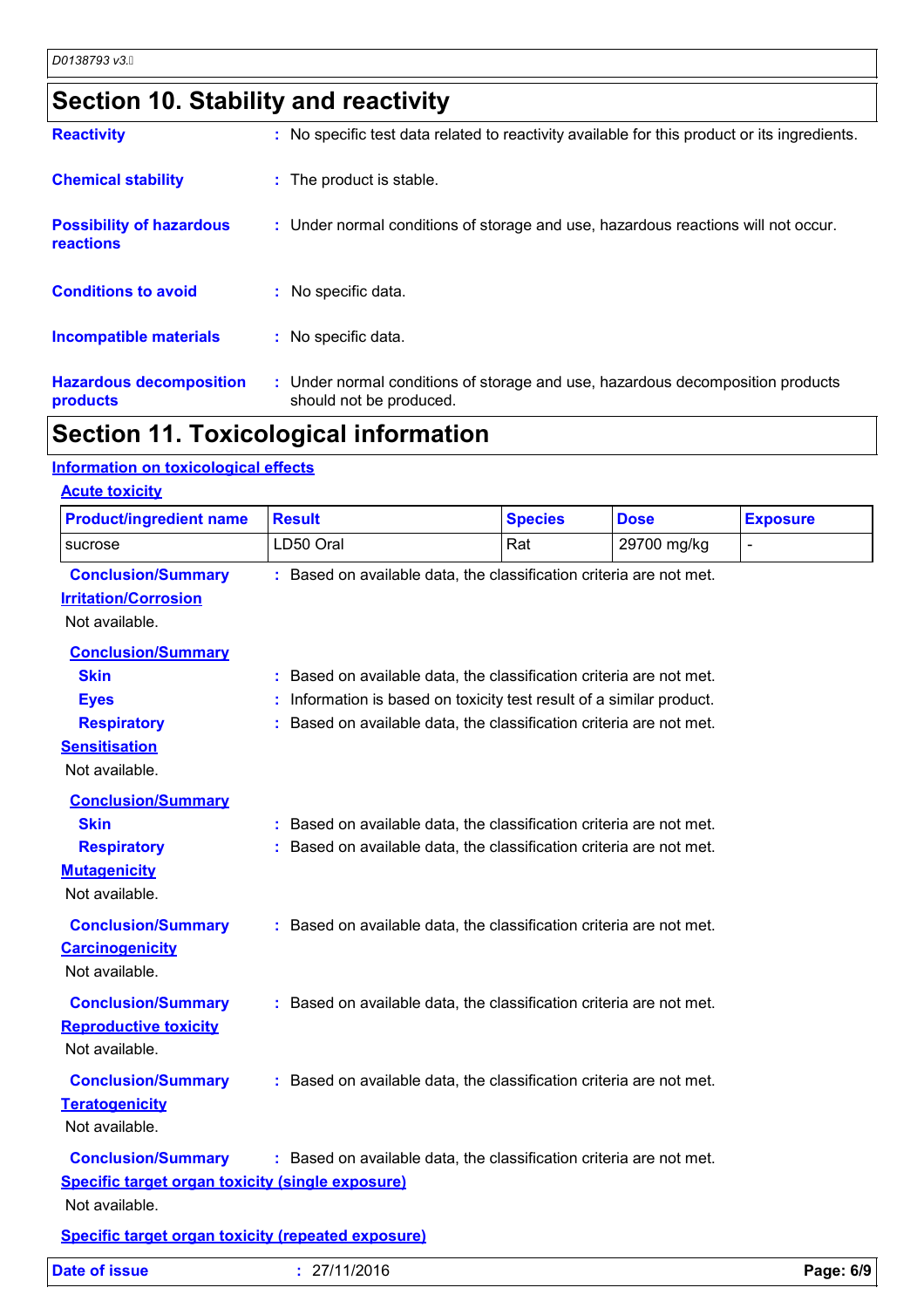## **Section 11. Toxicological information**

Not available.

### **Aspiration hazard**

Not available.

| <b>Information on likely routes : Not available.</b> |  |
|------------------------------------------------------|--|
| of exposure                                          |  |

### **Potential acute health effects**

| <b>Eye contact</b>  | : No known significant effects or critical hazards. |
|---------------------|-----------------------------------------------------|
| <b>Inhalation</b>   | : No known significant effects or critical hazards. |
| <b>Skin contact</b> | : No known significant effects or critical hazards. |
| <b>Ingestion</b>    | : No known significant effects or critical hazards. |

### **Symptoms related to the physical, chemical and toxicological characteristics**

| <b>Eye contact</b>  | : No specific data. |
|---------------------|---------------------|
| <b>Inhalation</b>   | : No specific data. |
| <b>Skin contact</b> | : No specific data. |
| <b>Ingestion</b>    | : No specific data. |

### **Delayed and immediate effects as well as chronic effects from short and long-term exposure**

| <b>Short term exposure</b>                        |                                                                     |
|---------------------------------------------------|---------------------------------------------------------------------|
| <b>Potential immediate</b><br><b>effects</b>      | $:$ Not available.                                                  |
| <b>Potential delayed effects</b>                  | : Not available.                                                    |
| <b>Long term exposure</b>                         |                                                                     |
| <b>Potential immediate</b><br><b>effects</b>      | $:$ Not available.                                                  |
| <b>Potential delayed effects : Not available.</b> |                                                                     |
| <b>Potential chronic health effects</b>           |                                                                     |
| Not available.                                    |                                                                     |
| <b>Conclusion/Summary</b>                         | : Based on available data, the classification criteria are not met. |
| <b>General</b>                                    | : No known significant effects or critical hazards.                 |
| <b>Carcinogenicity</b>                            | : No known significant effects or critical hazards.                 |
| <b>Mutagenicity</b>                               | : No known significant effects or critical hazards.                 |
| <b>Teratogenicity</b>                             | : No known significant effects or critical hazards.                 |
| <b>Developmental effects</b>                      | : No known significant effects or critical hazards.                 |
| <b>Fertility effects</b>                          | : No known significant effects or critical hazards.                 |

### **Numerical measures of toxicity**

**Acute toxicity estimates**

Not available.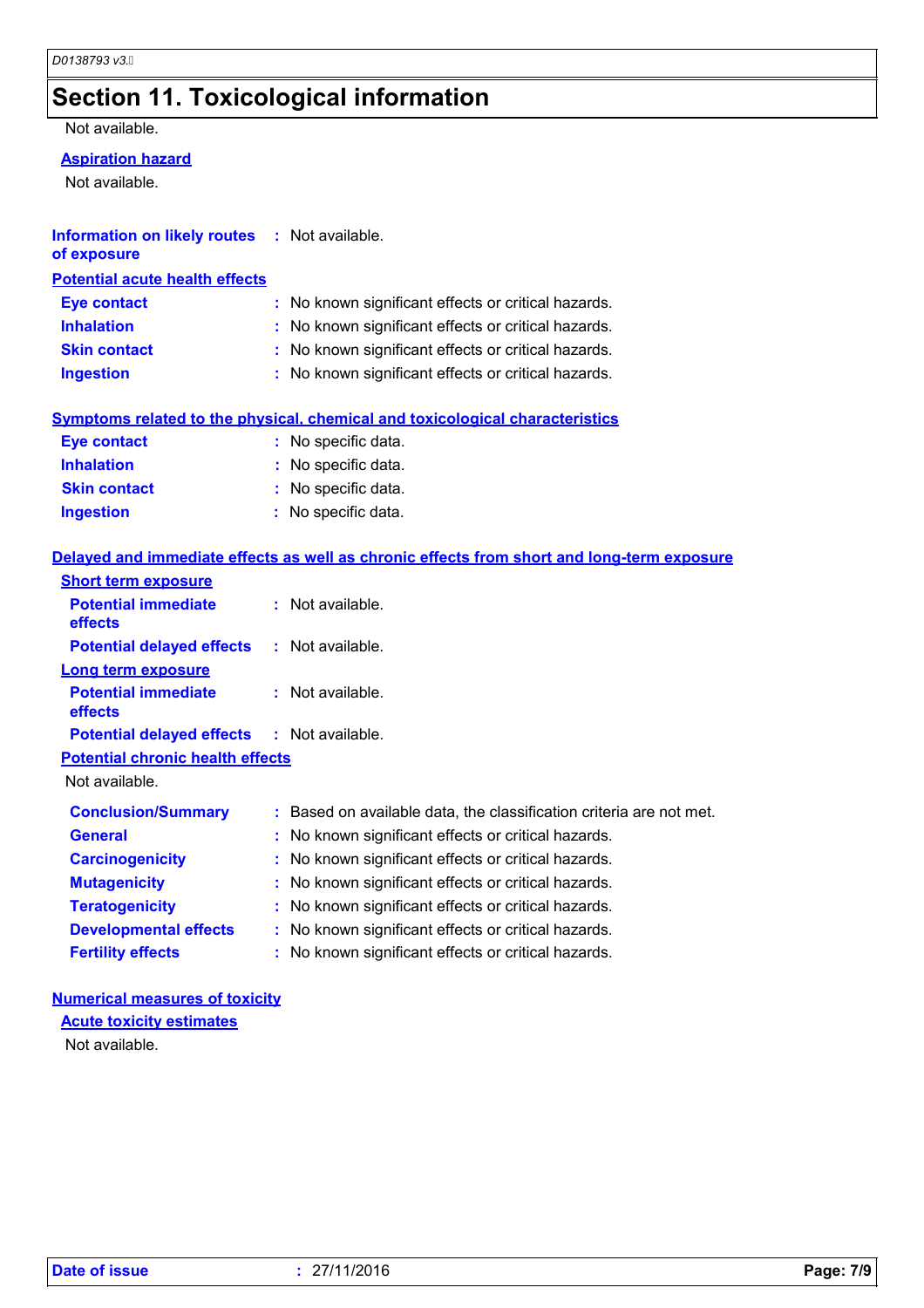## **Section 12. Ecological information**

### **Toxicity**

Not available.

### **Persistence and degradability**

Not available.

### **Bioaccumulative potential**

| <b>Product/ingredient name</b> | $\mathsf{LoaP}_\mathsf{ow}$ | <b>BCF</b> | <b>Potential</b> |
|--------------------------------|-----------------------------|------------|------------------|
| <b>I</b> sucrose               | $\sim$ $\sim$<br>…ت−        |            | low              |

### **Mobility in soil**

**Soil/water partition coefficient (Koc) :** Not available.

**Other adverse effects** : No known significant effects or critical hazards.

## **Section 13. Disposal considerations**

The generation of waste should be avoided or minimised wherever possible. Disposal of this product, solutions and any by-products should at all times comply with the requirements of environmental protection and waste disposal legislation and any regional local authority requirements. Dispose of surplus and nonrecyclable products via a licensed waste disposal contractor. Waste should not be disposed of untreated to the sewer unless fully compliant with the requirements of all authorities with jurisdiction. Waste packaging should be recycled. Incineration or landfill should only be considered when recycling is not feasible. This material and its container must be disposed of in a safe way. Empty containers or liners may retain some product residues. Avoid dispersal of spilt material and runoff and contact with soil, waterways, drains and sewers. **Disposal methods :**

| 14. Transport information |                   |                                       |                |     |       |                               |
|---------------------------|-------------------|---------------------------------------|----------------|-----|-------|-------------------------------|
| <b>Regulation</b>         |                   | <b>UN number Proper shipping name</b> | <b>Classes</b> | PG* | Label | <b>Additional information</b> |
| <b>ADG</b>                | Not<br>regulated. |                                       |                |     |       |                               |
| <b>IMDG</b>               | Not<br>regulated. |                                       |                |     |       |                               |
| <b>IATA</b>               | Not<br>regulated. |                                       |                |     |       |                               |

PG\* : Packing group

**Special precautions for user Transport within user's premises:** always transport in closed containers that are **:** upright and secure. Ensure that persons transporting the product know what to do in the event of an accident or spillage.